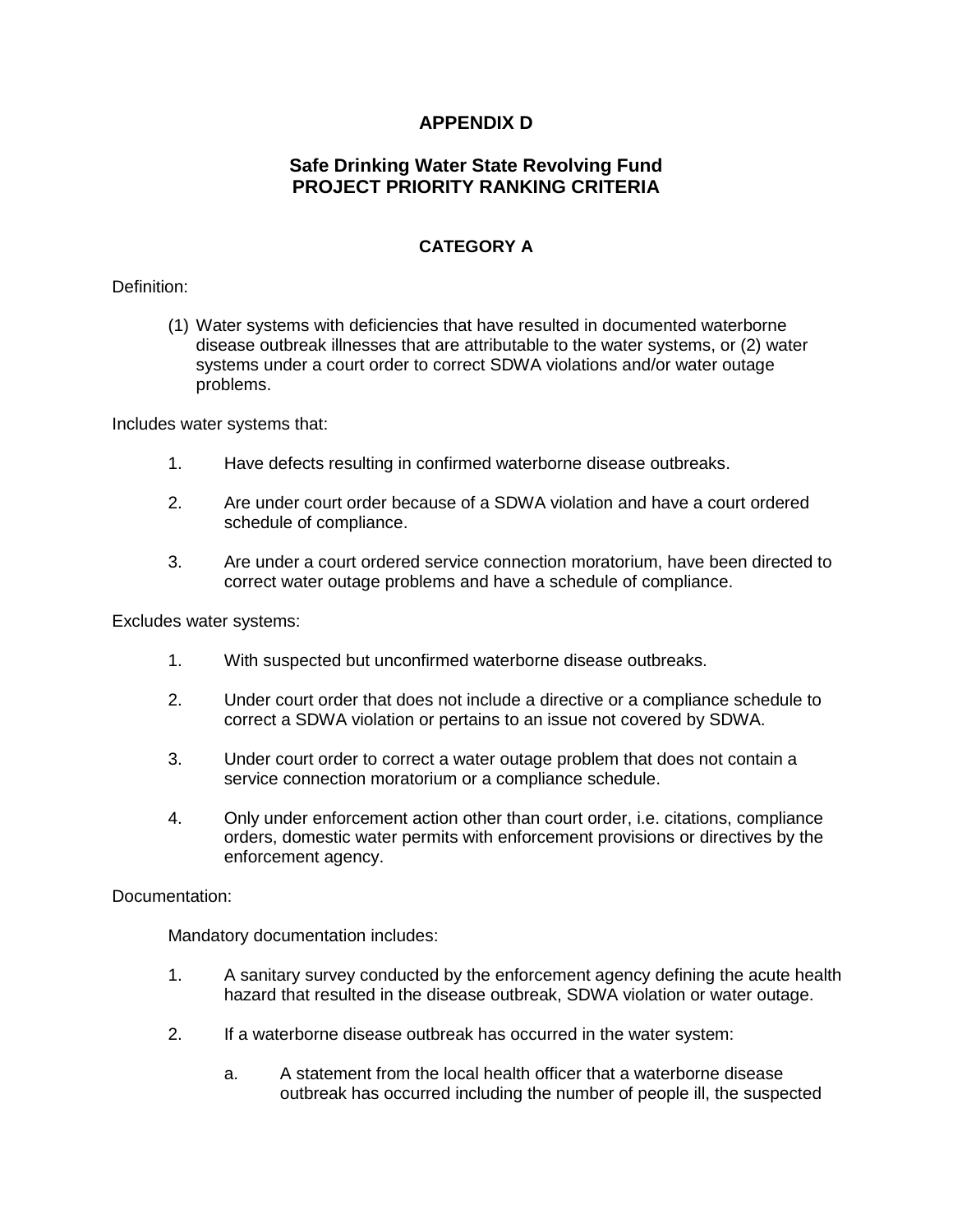causative agent(s) and confirmation that the illnesses were due to water system deficiencies; and

- b. Copies of the consumer notification/boil order notifying consumers of the health hazard and written confirmation that the notification has been issued, the dates issued, and to whom.
- 3. If a court order has been issued to the water system:
	- a. A copy of the court order; and
	- b. A statement from the enforcement agency defining when the outages and/or SDWA violations occurred, and affirming that the deficiency still exists.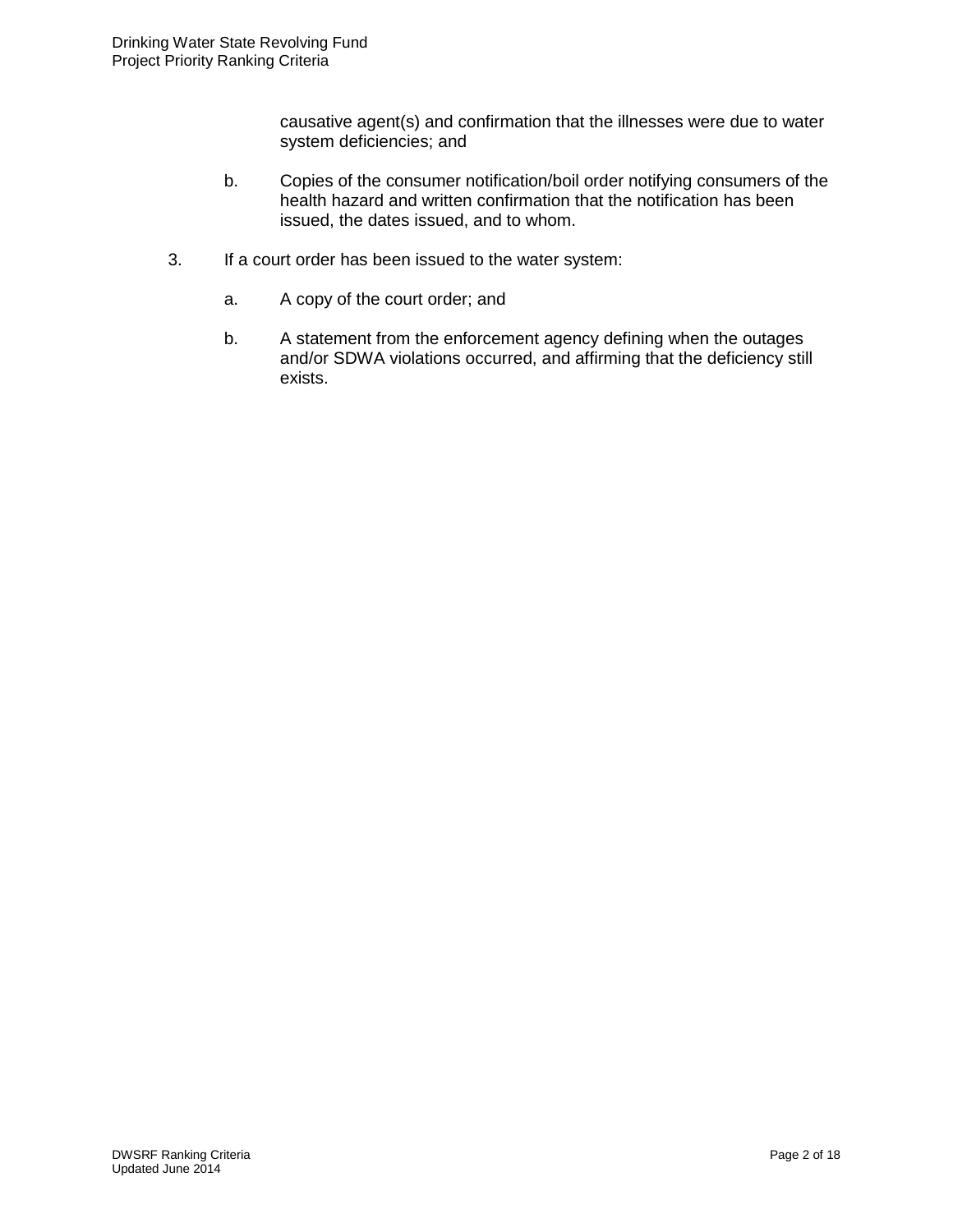## **CATEGORY B**

Definition:

Water systems have repeatedly violated the total coliform MCL due to active sources contaminated with coliform bacteria (fecal, E. coli, or total coliform).

Includes water systems that:

- 1. Distribute water from any source contaminated with coliform bacteria that has resulted in the water system violating the coliform MCL as a result of the contamination of the source.
- 2. As a result of the source contamination, has had repeated confirmed bacteriological contamination in the water delivered to consumers resulting in issuance of boil water and/or bacteriological failure notifications.

Excludes water systems that:

- 1. Distribute water from any surface water or groundwater that is contaminated with coliform bacteria and has been reliably treated to deactivate the organisms before distribution.
- 2. Have not had repeated confirmed coliform contamination in the water delivered to consumers within the **past 24 months**.

Documentation:

Mandatory documentation includes:

1. Copies of coliform analyses and total coliform MCL violations and at least one related enforcement actions (citations, compliance orders, compliance letter, or permit condition).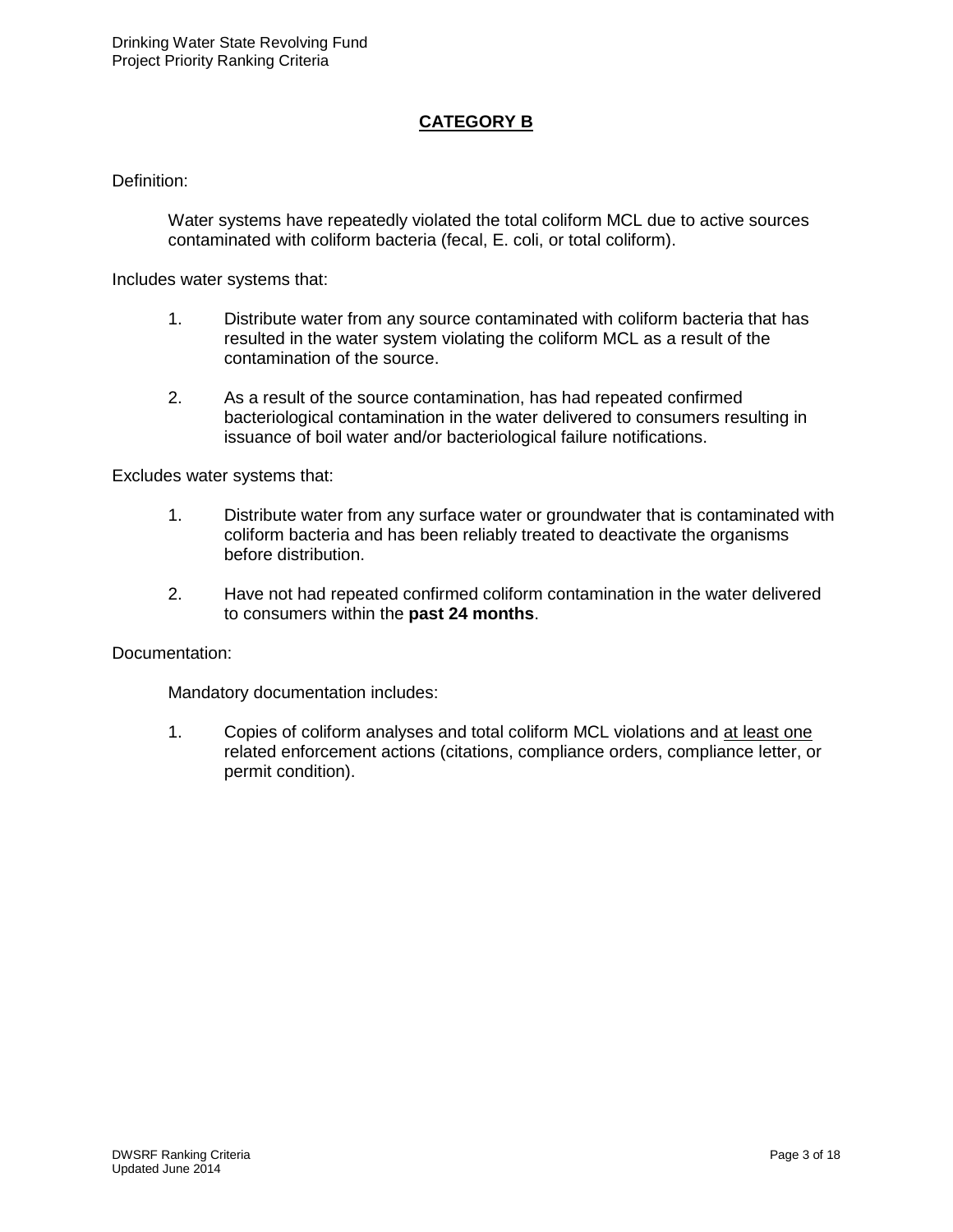# **CATEGORY C**

### Definition:

Water systems have (1) a surface water supply; (2) a groundwater under the direct influence of surface water (GWUDI) source that is untreated or not filtered; or (3) non-GWUDI well sources that are contaminated with fecal coliform or E. coli.

Includes water systems that:

- 1. Have been identified as water systems with groundwater sources that are under the direct influence of surface water.
- 2. Have been identified as water systems with unfiltered surface water supply that does not comply with the federal or state filtration avoidance criteria.
- 3. Have well sources that are bacteriologically contamination with fecal coliform or E. coli (but are not in violation of the coliform MCL).

#### Documentation:

- 1. A copy of the annual inspection report, sanitary survey, source water assessment, or deficiency report describing the deficiency.
- 2. If a fecal coliform or E. coli contaminated well, mandatory documentation includes copy of bacteriological results.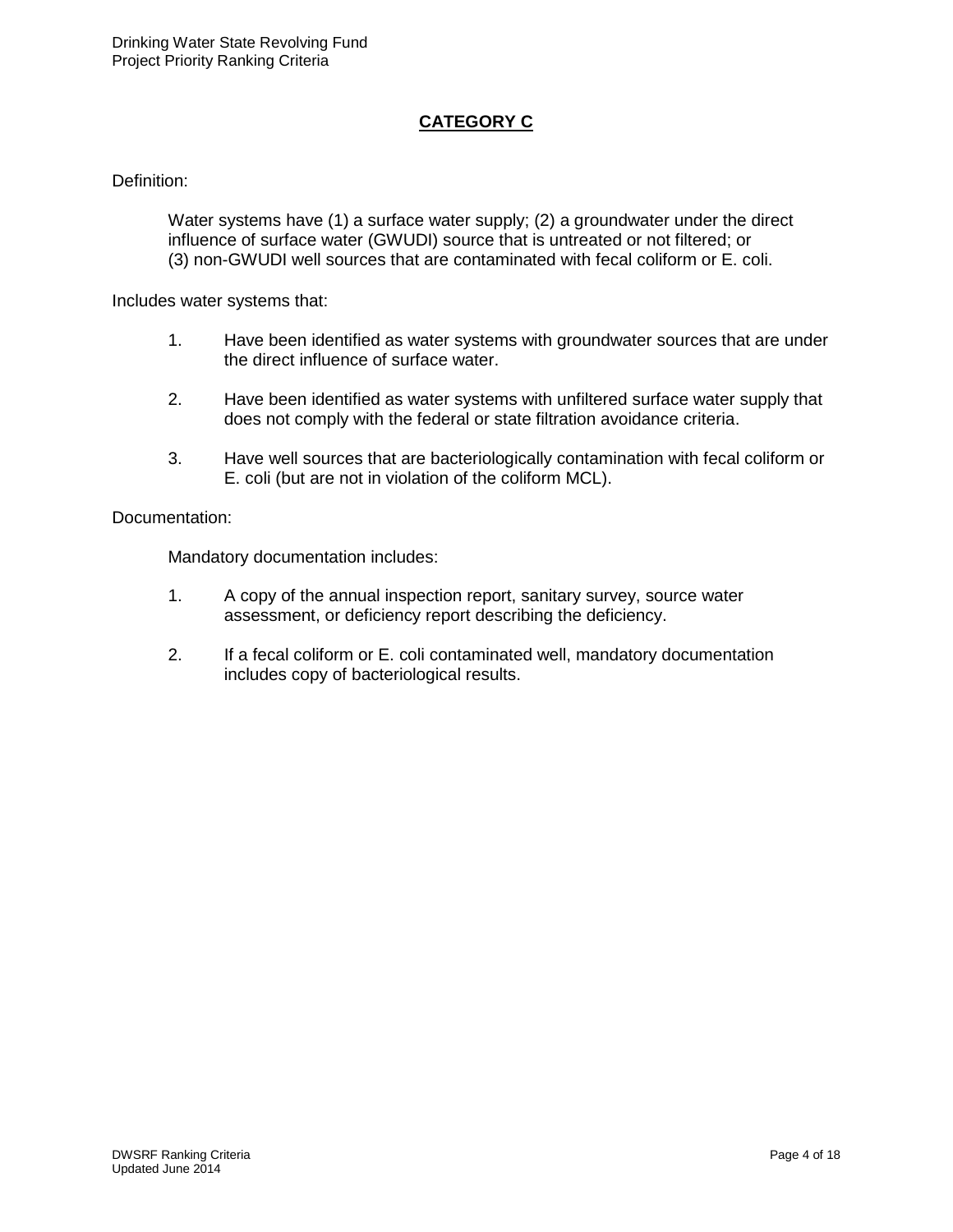# **CATEGORY D**

#### Definition:

Water systems have (1) surface water sources or GWUDI sources with filtration treatment deficiencies that violate federal or state regulations concerning surface water treatment requirements; or (2) non-GWUDI wells that are contaminated with fecal coliform or E. coli and are inadequately treated; or (3) uncovered distribution reservoirs.

Includes water systems with any of the following water treatment deficiencies:

- 1. Filtration process without an approved filtration technology.
- 2. Disinfection facilities that do not comply with the federal or state surface water treatment requirements.
- 3. Surface water treatment facilities not meeting performance standards.
- 4. Wells with disinfection only or unreliable bacteriological treatment.

Excludes water systems with:

- 1. Properly designed diatomaceous earth or slow sand filtration.
- 2. Quality failures due to chemical dosage problems.
- 3. Quality failures due to operational deficiencies unrelated to infrastructure problems.
- 4. Projects involving raw water reservoir construction.
- 5. Treated water reservoirs that receive subsequent filtration treatment in conformance with surface water treatment regulations.

#### Documentation:

- 1. If there are turbidity standard failures, turbidity analyses reports confirming turbidity standard failures.
- 2. Annual inspection report, sanitary survey or deficiency report evaluating the compliance of the system with applicable requirements, with photographs of the reservoir if applicable.
- 3. Copies of any related enforcement actions.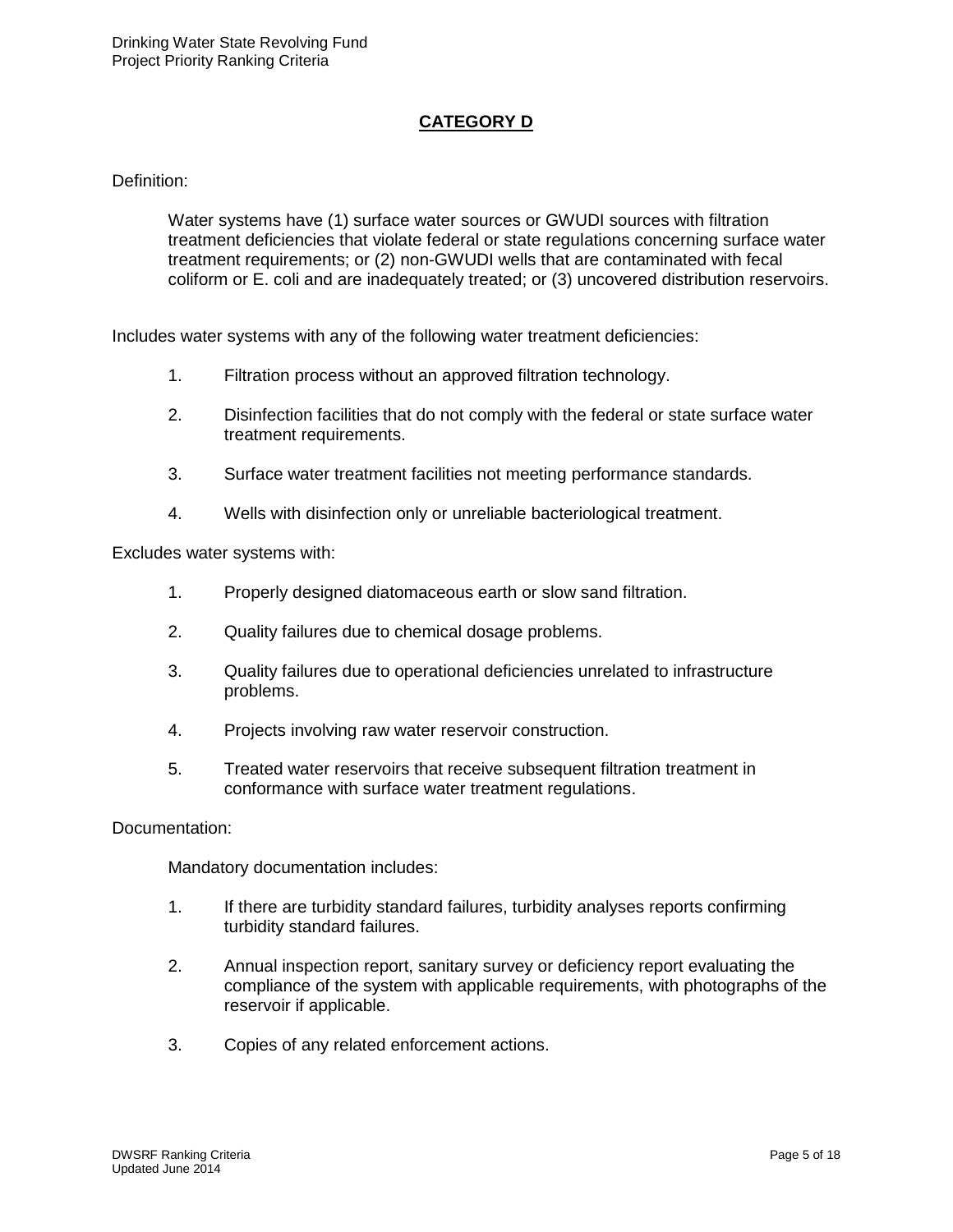## **CATEGORY E**

Definition:

Water systems with (1) water outages; (2) significant water quantity problems caused by source water capacity; or (3) water delivery capability that is insufficient to supply current demand.

Includes water system:

- 1. That has had water quantity related connection moratoriums/limitations imposed by enforcement documentation, i.e. citation, compliance order, or permit provision.
- 2. Where the water outages have been documented, frequent, and prolonged due to lack of sufficient source or water delivery capacity.
- 3. Where non-permitted sources have been used to maintain water pressure in the system.
- 4. Where water outages or shortages have resulted in enforcement action or permit condition directing that new sources be developed or requiring improvement be made in the water delivery system.
- 5. Where an independent engineering evaluation demonstrates that the water system's existing sources cannot supply the current demand without creating significant water quantity problems.
- 6. That experiences a drought related drinking water emergency or a threatened emergency as defined in the Public Water System Drought Emergency Response funding guidelines.

Excludes water system:

- 1. That has been directed by letter not to add connections.
- 2. Where building moratoriums/limitations have been initiated for reasons other than insufficient source capacity problems.
- 3. Where standby water sources are used to meet peak demand.

Documentation:

- 1. Enforcement document imposing connection moratorium/limitation or requiring new water source development or system improvement.
- 2. If water outages have occurred, records indicating the dates, times, areas affected and actions taken when water outages occurred.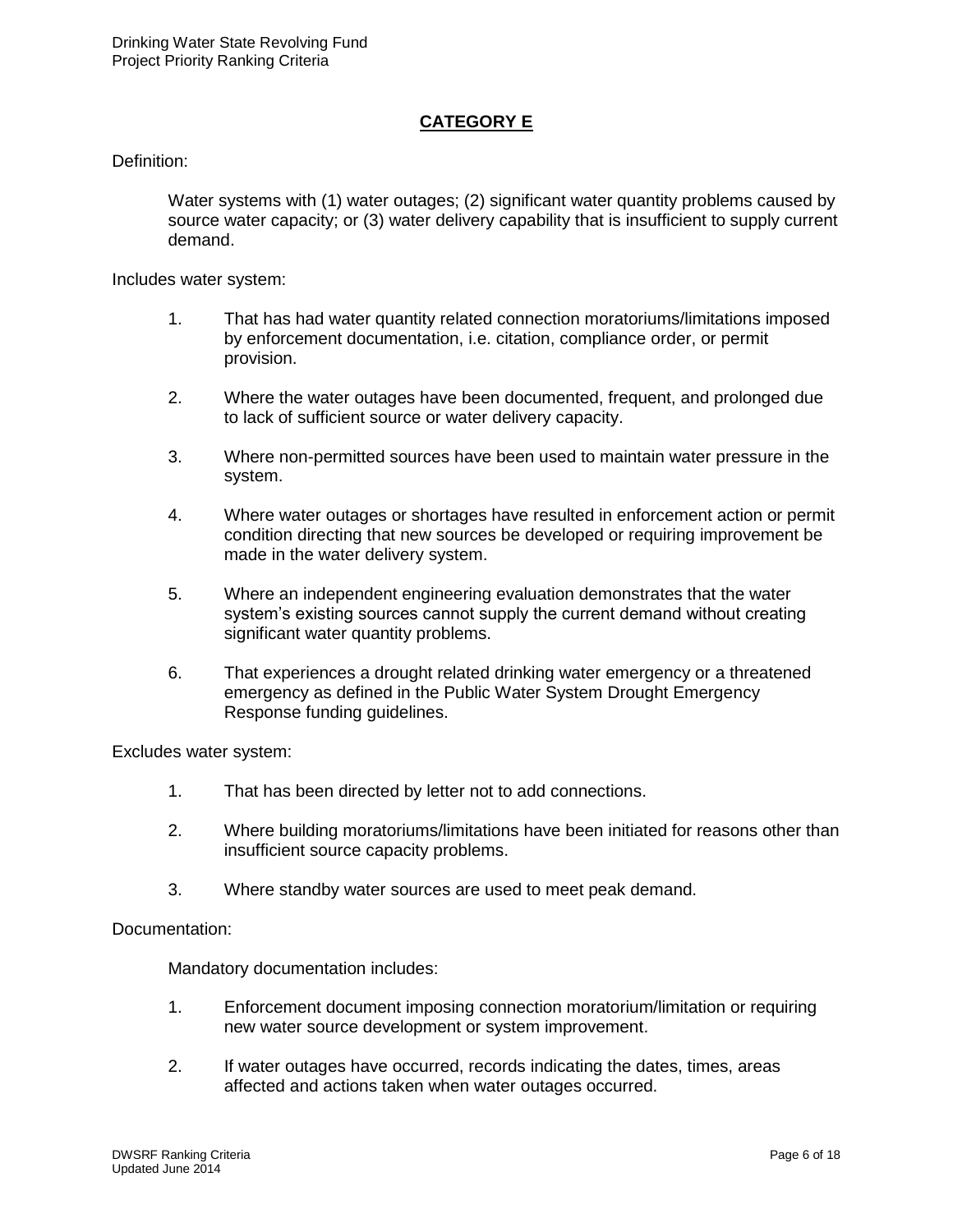- 3. Records indicating the dates and times during which non-permitted (emergency) water sources were used to meet demand, if applicable.
- 4. Records reflecting the enactment and imposition of emergency restrictions on water use including elimination of outdoor water usage, if applicable.
- 5. If an independent engineering evaluation demonstrating that the water system has insufficient source capacity and cannot reliably meet existing demand is the basis of the ranking, a copy of that evaluation, and a letter, permit requirement, citation, or compliance order CDPH indicating concurrence with the report's conclusions.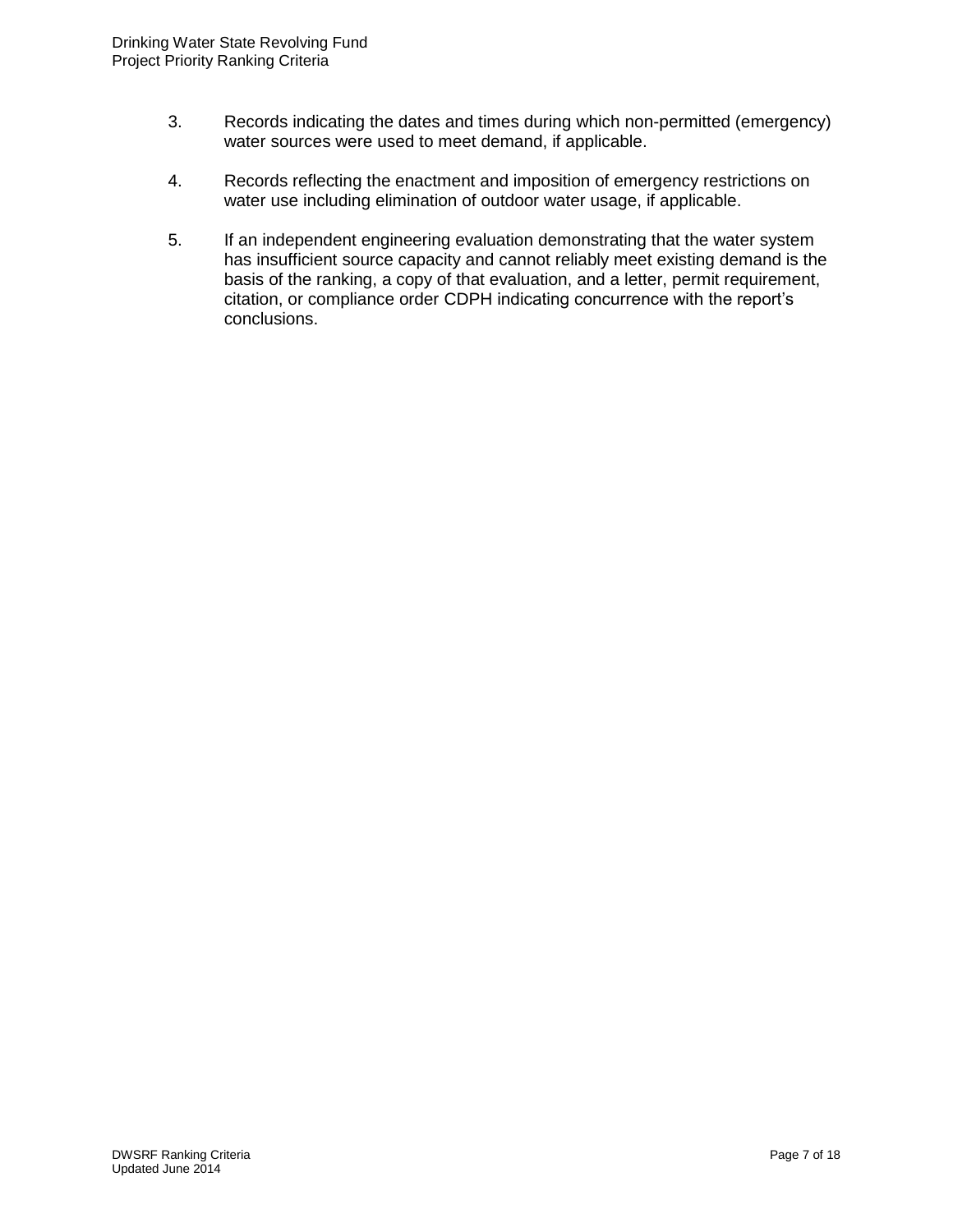# **CATEGORY F**

#### Definition:

Water systems (1) distribute water in excess of the nitrate/nitrites MCL; (2) distribute water in excess of the perchlorate MCL; or (3) are in violation of the Total Coliform Rule for reasons other than source contamination.

Includes water systems that:

1. Have removed a well from service to avoid violation of the MCL, if the well remains an "active" water source

Excludes water systems that:

- 1. Distribute water from high nitrate/nitrite sources that are reliably blended or treated to meet the nitrate/nitrite standard.
- 2. Distribute water from high perchlorate sources that are reliably blended or treated to meet the perchlorate standard.
- 3. Have violated the nitrate/nitrite standard in the past but have no recurring violation in the **past 24 months**.
- 4. Have violated the perchlorate standard in the past but have no recurring violation in the **past 24 months**.
- 5. Have reclassified the well to stand-by or emergency status through a permit change.
- 6. Have failed to maintain required monitoring on well or have removed pump or power supply from well.
- 7. Have violated the TCR in the past but have no recurring violation in the **past 24 months.**

Documentation:

- 1. Nitrate/nitrite analysis reports confirming the concentration exceeds the MCL, if applicable.
- 2. Perchlorate analysis reports confirming the concentration exceeds the MCL, if applicable.
- 3. Monitoring results showing Total Coliform Rule Violation, if applicable.
- 4. Related public notification and enforcement action, if any.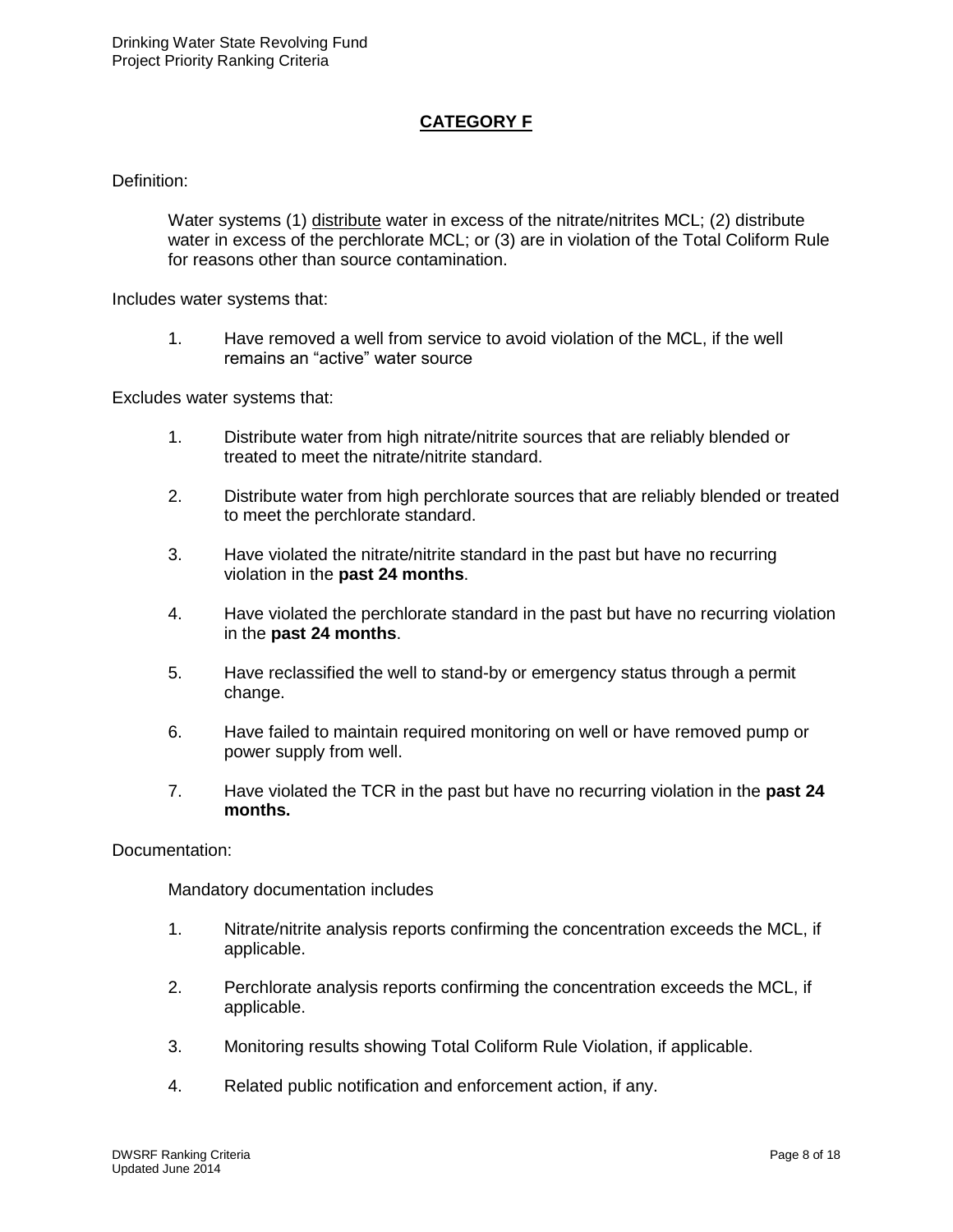# **CATEGORY G**

#### Definition:

Water systems distribute water containing chemical or radiological contamination exceeding a State or Federal **primary** drinking water standard (other than nitrate/nitrite or perchlorate).

Includes water systems that:

- 1. Distribute water that is in excess of a federally adopted primary drinking water standard even though the State has not yet adopted the primary standard.
- 2. Violate the primary drinking water standards for lead or copper.

Excludes water systems that:

- 1. Distribute water from sources exceeding a primary MCL (chemical or radiological) that is reliably blended or treated to meet the MCL.
- 2. Have reclassified the well to stand-by or emergency status via permit change.
- 3. Have failed to maintain required monitoring on well or have removed pump or power supply from well.
- 4. Distribute water from sources that only exceed a secondary MCL.
- 5. Distribute water that exceeds the nitrate/nitrite MCL, or perchlorate MCL (such projects are in Category F).
- 6. Have violated the chemical or radiological MCL in the past but have no recurring violation in the **past 24 months**.

#### Documentation:

- 1. Reports of analyses confirming the concentration exceeds a primary MCL.
- 2. Related public notification and enforcement action, if any.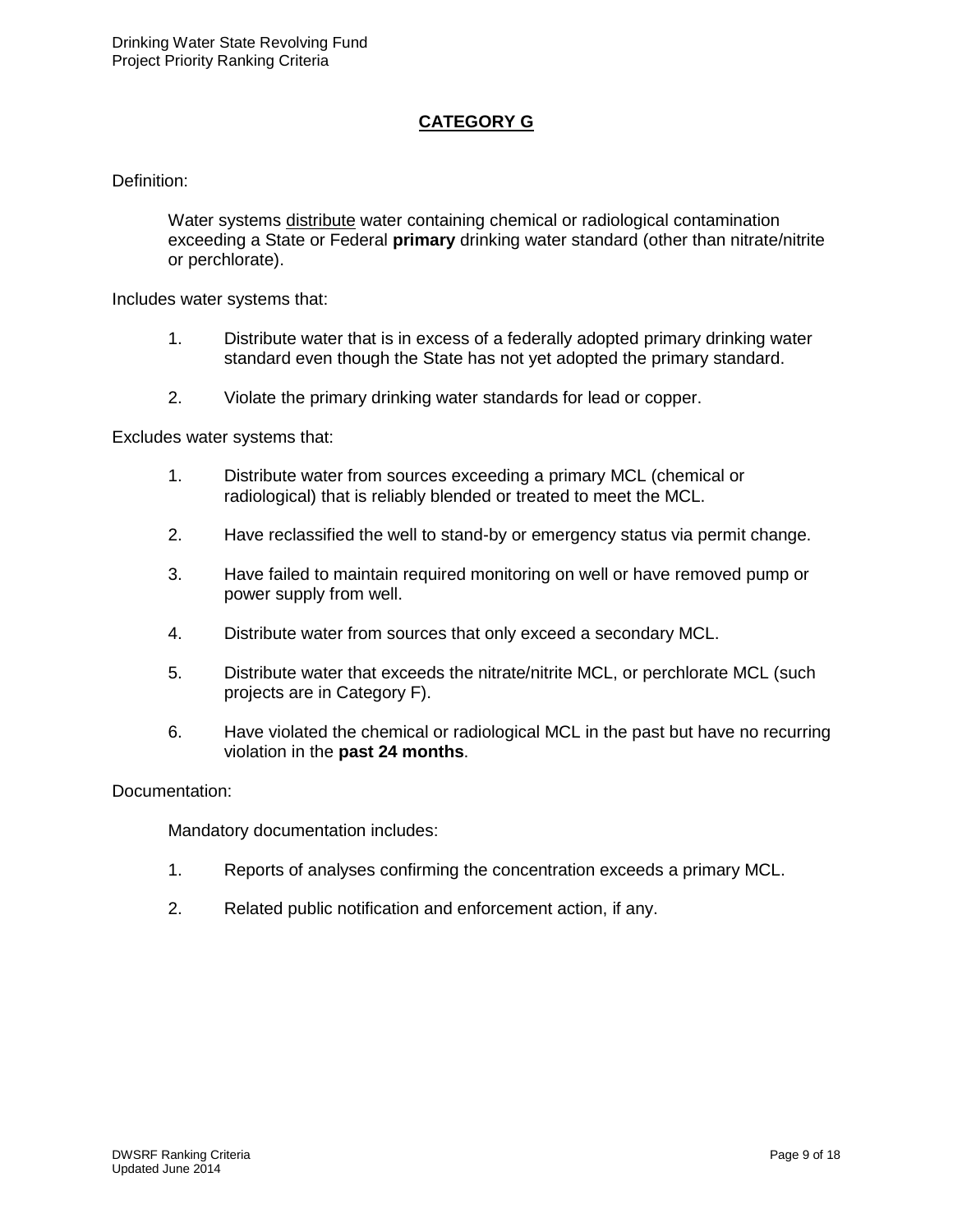## **CATEGORY H**

Definition:

- 1. Community water systems (CWS) and public water systems (PWS) owned by public schools with single source (well or spring) and no back-up source;
- 2. Water systems with reservoirs with non-rigid (floating) covers that are in active use;
- 3. Projects to provide water meters for systems which do not presently measure water delivered to customers.

Includes water systems with:

- 1. Treated water reservoirs that do not have a rigid structural roof (e.g. floating covers).
- 2. Non-metered customer service connections.
- 3. A single source with no back up source such as well, spring, or intertie.

Excludes water systems with:

- 1. Seeking to upgrade existing metered customer service connections.
- 2. Uncovered treated water reservoirs (these belong in category D).
- 3. Backup source available for use, including source classified as inactive that could be reactivated, should single primary source fail.

Mandatory documentation includes:

- 1. Annual inspection report, deficiency report, or sanitary survey with photographs of the reservoir if applicable.
- 2. Annual water system report reflecting flat rate billing of customers.
- 3. SDWIS record of sources for single source water systems.
- 4. Letter of Intent to consolidate or intertie signed by participating water systems

Bonus Points would be given for as many as applicable:

- Eligible CWSs with single source and no backup source (20pts)
- Eligible PWSs owned by public schools with single source and no backup source (5pts)
- Eligible water systems with single source that is hard-rock well (4pts)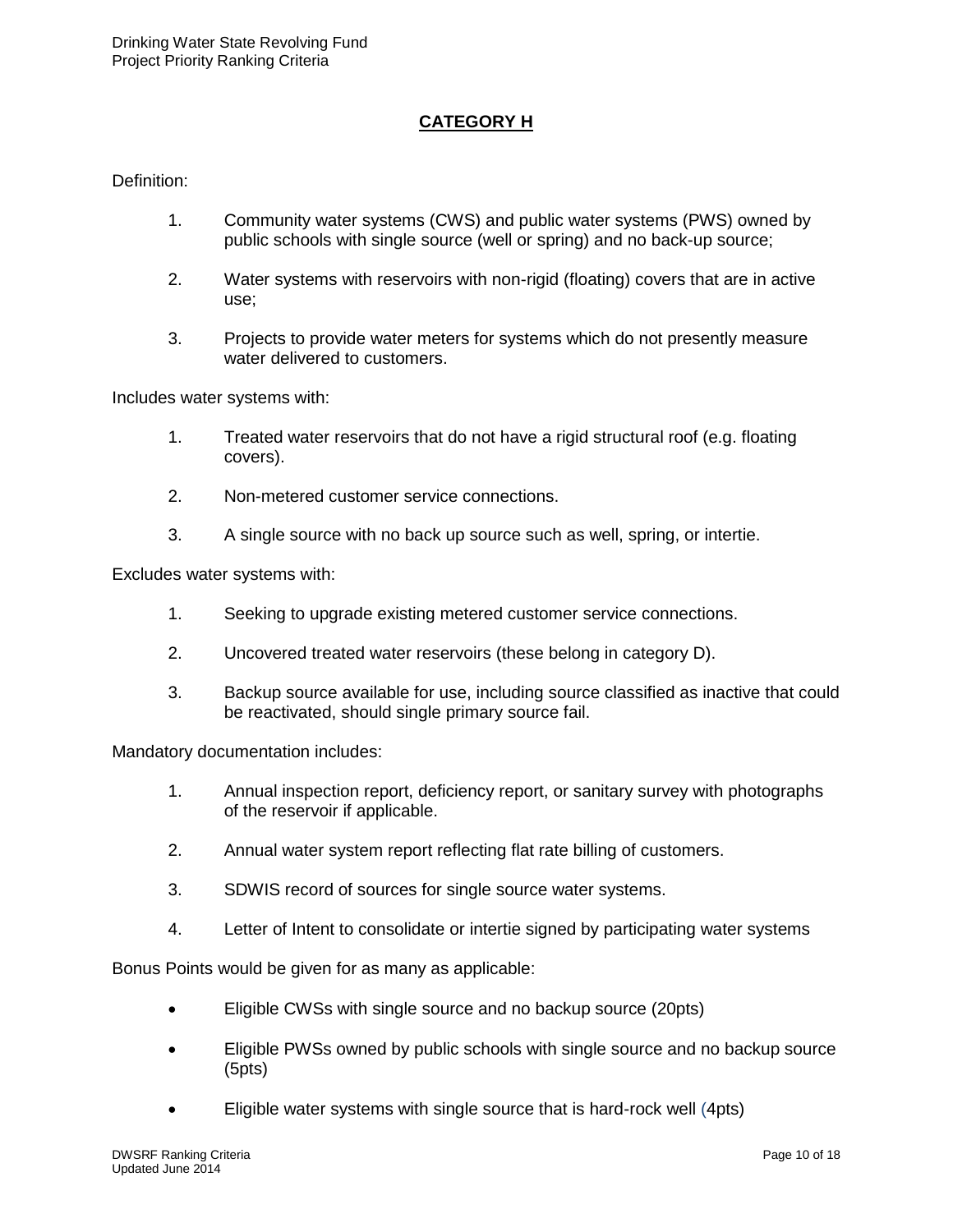- Eligible water systems with single source that intends to consolidate with another system (4pts)
- Eligible water systems with single source that intends to intertie with another system (2pts)
- Eligible water systems with single source that does NOT meet Maximum Day Demand (3pts)
- Eligible water systems with single source that is at least 20 years old and in deteriorated condition (3pts)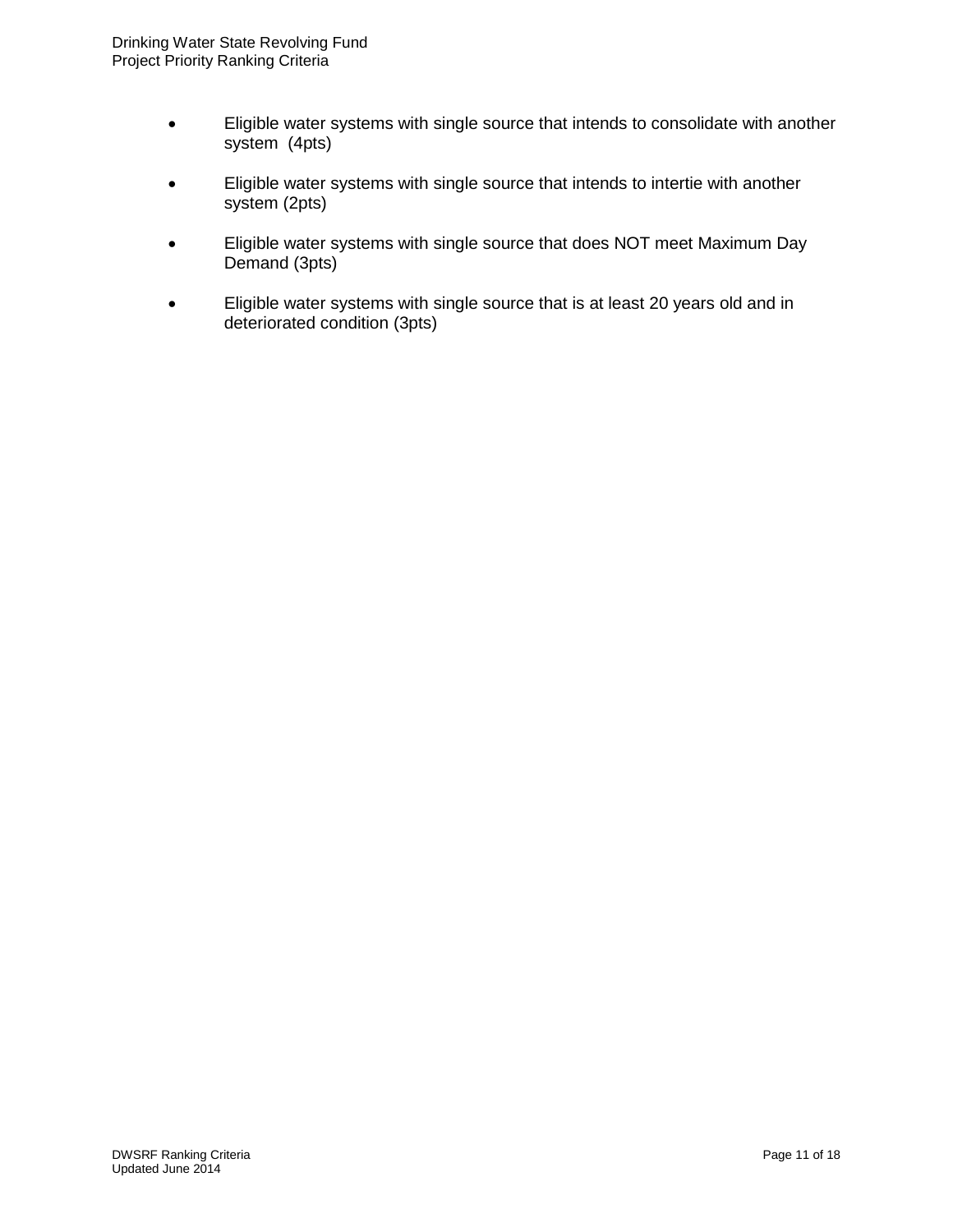# **CATEGORY I**

Definition:

(1) Water systems do not meet federal or state treatment or monitoring requirements related to disinfectants or disinfection by-products; or (2) water systems comply with surface water treatment requirements, but are not in conformance with the California Cryptosporidium Action Plan.

Includes water systems that:

- 1. Conform with federal or state surface water treatment requirements, but not the Cryptosporidium Action Plan.
- 2. Are unable to comply with the treatment or monitoring requirements related to disinfectants and disinfection by products.

Excludes water systems that:

- 1. Do not meet surface water treatment requirements (these should be in Category D).
- 2. Do not meet a specific primary drinking water standard MCL for a disinfectant byproduct (these should be in Category G).
- 3. Do not meet disinfection requirements, or disinfection by-product requirements, including monitoring requirements, due to operational deficiencies unrelated to infrastructure.

Documentation:

- 1. Annual inspection report, sanitary survey or deficiency report describing the deficiency.
- 2. Related enforcement action, if any.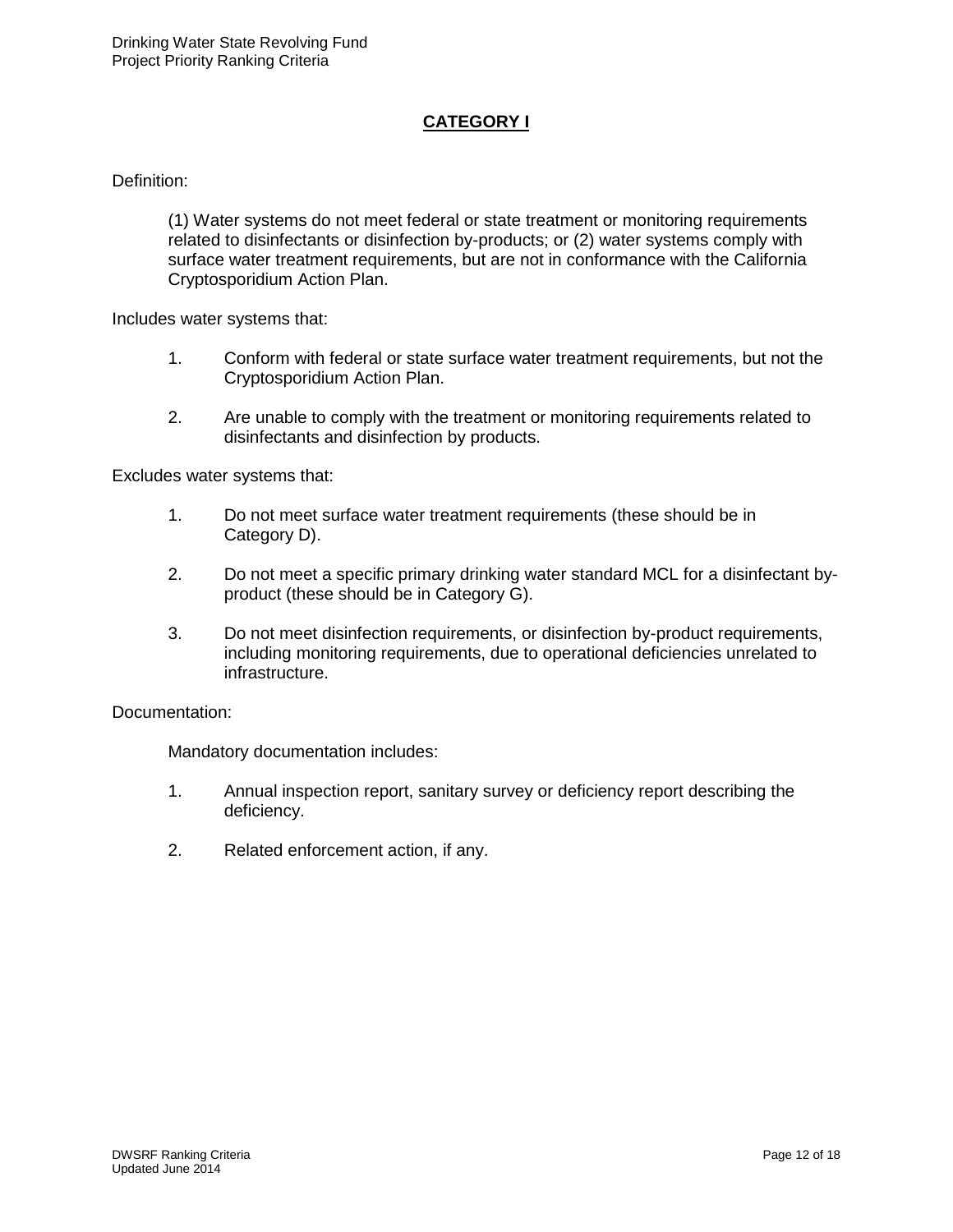# **CATEGORY J**

#### Definition:

Water systems are in violation of those portions of the Water Works Standards that could result in the entry of wastewater into the water supply or distribution system.

Includes water systems with any of the following:

- 1. Distribution lines which may be subject to back-siphonage from wastewater or recycled water facilities.
- 2. Wells, mains, or storage facilities located in, or in close proximity to, sewage, sewage disposal areas, dairies, animal waste storage areas, feed lots, corrals, or other such animal enclosures.
- 3. Separation of water mains and sewer mains that do not comply with the Water Works Standards.
- 4. Improperly constructed or maintained wells, storage, treatment or distribution facilities which are situated in close proximity to sewage.

#### Excludes:

1. Water main and sewer main cross-overs which have been satisfactorily designed and which provide an adequate degree of protection for the water main.

#### Documentation:

- 1. Annual inspection report, sanitary survey, source water assessment, or deficiency report describing the violation.
- 2. Related enforcement action or enforcement letter, if any.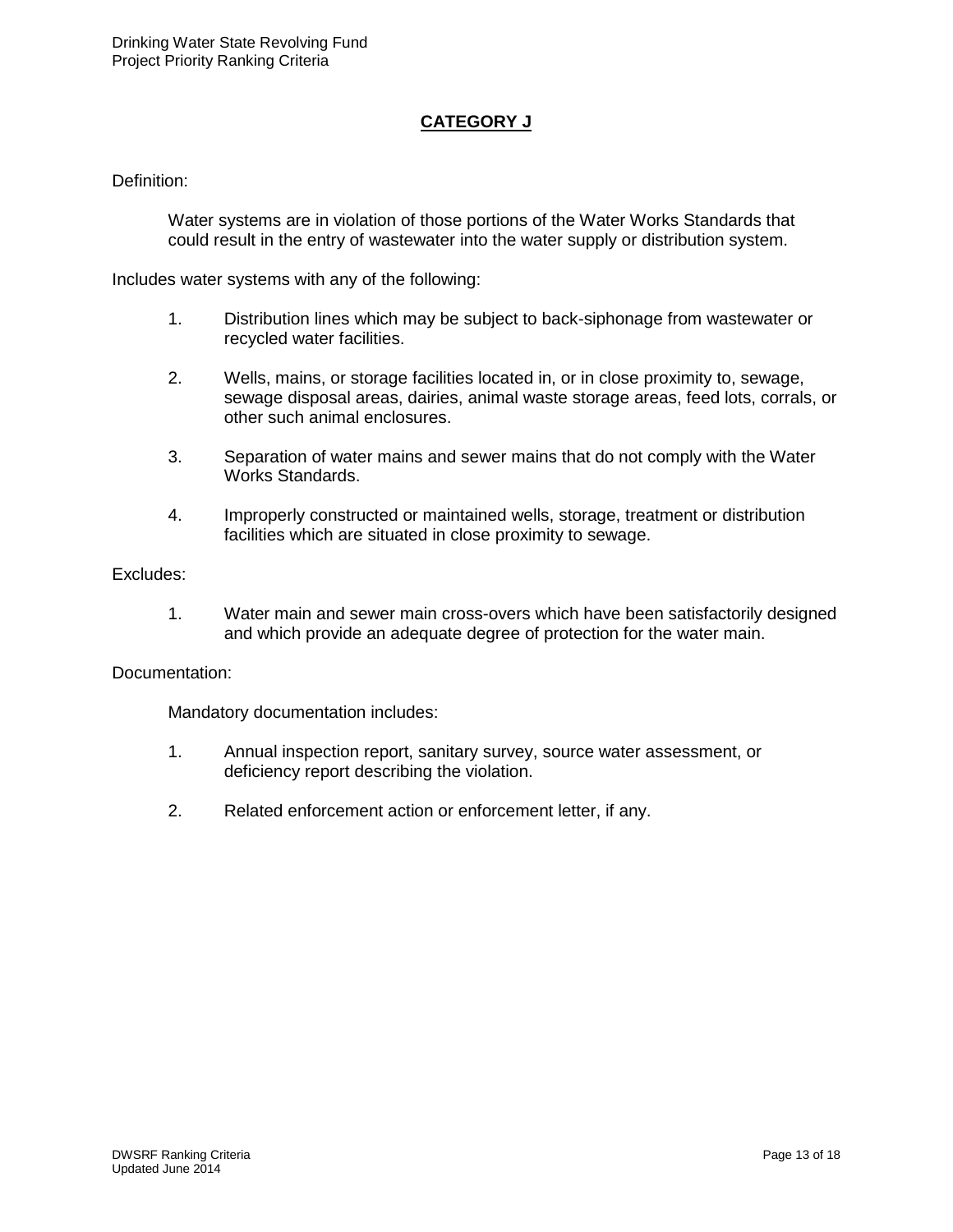# **CATEGORY K**

#### Definition:

Water systems (1) operate disinfection facilities that lack needed reliability features, chlorine residual analyzers and alarms; or (2) have other disinfection deficiencies that violate the Water Works Standards.

Includes water systems with disinfection equipment that:

- 1. Does not have automatic switchover devices on manifolded chlorine cylinders.
- 2. Does not have a chlorine residual analyzer, chart recording device, and appropriate alarms.
- 3. Does not have reliable backup equipment (spare chemical feed pumps, etc.).
- 4. Does not have the necessary leak detection, safety and handling equipment.

#### Excludes:

- 1. Disinfection equipment that meets the reliability criteria.
- 2. Change of disinfectant when no defect exists in the disinfection facilities.

#### Documentation:

Mandatory documentation includes:

1. An annual inspection report or deficiency report requiring the installation of reliability features, monitoring and control features, or safety alarms.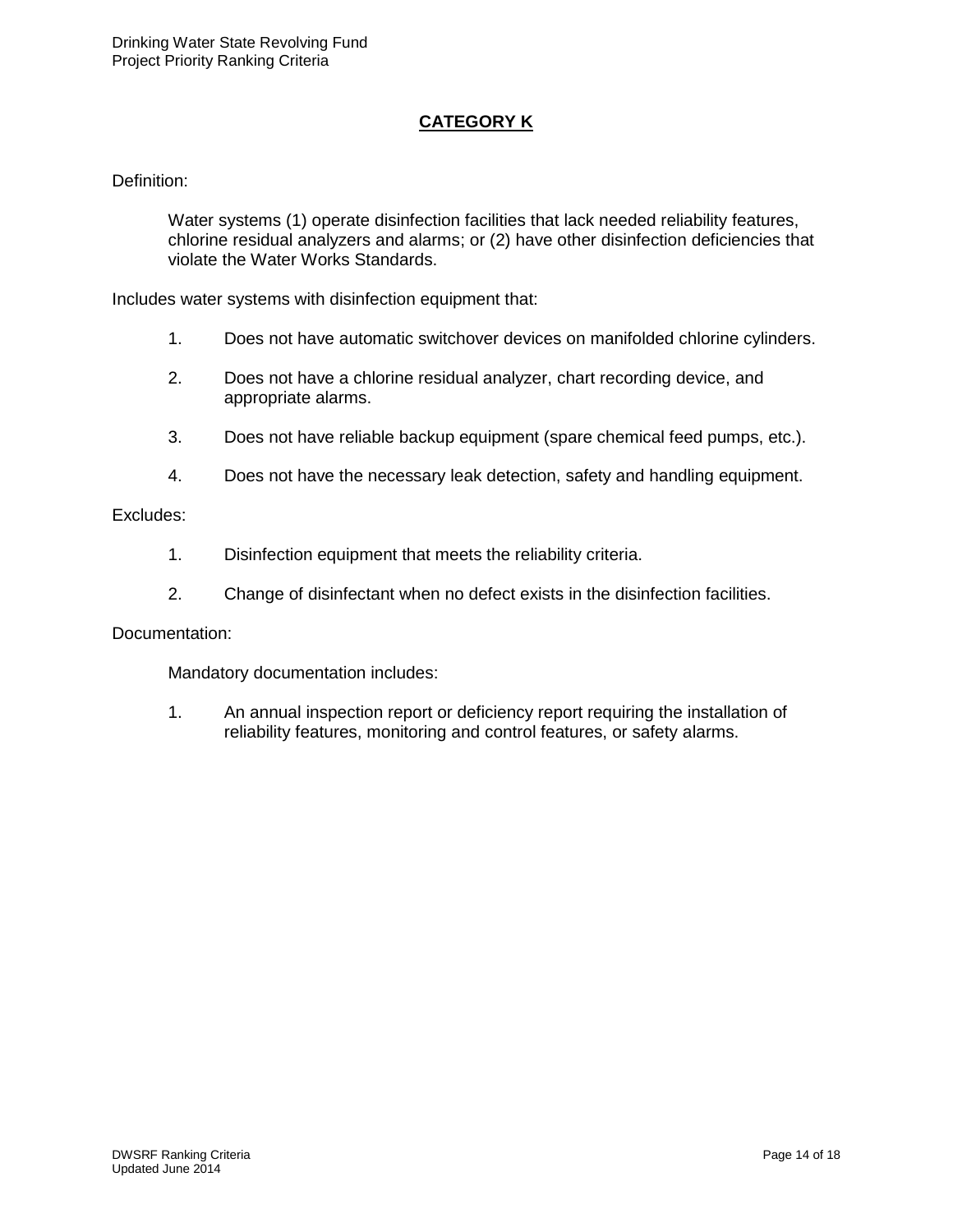## **CATEGORY L**

#### Definition:

Water systems (1) distribute water in excess of the iron or manganese secondary standard and **for which a compliance order has been issued**; (2) distribute water in excess of a Department published chemical **notification level**; (3) distribute water which has exceeded a primary drinking water standard in one or more samples, but has not violated the standard (for a running average standard) at this time; or (4) need treatment for a standby groundwater source that is contaminated in excess of a primary drinking water standard.

Includes water systems that:

- 1. Distribute water that exceeds the iron or manganese secondary standard, **and** are under a compliance order to correct the exceedance.
- 2. Distribute water that exceeds the published chemical notification level.
- 3. Distribute water from a source which exceeds the primary drinking water standard in one or more samples (for a running average standard), but does not violate the standard.
- 4. Rely on a standby groundwater source, as identified in the water permit, which exceeds the primary drinking water standard.

Excludes water systems that:

- 1. Distribute water from sources exceeding a notification level that is reliably blended or treated to meet the notification level.
- 2. Distribute water exceeding the iron or manganese standard for which no compliance order has been issued.
- 3. Seek treatment for any **inactive well** that has not been designated as a "standby" source in the water permit.
- 4. Seek treatment for an **emergency water source** which exceeds the primary MCL.

Documentation:

- 1. Reports of analyses confirming the contaminant concentration exceeds the primary drinking water standard, proposed primary drinking water standard, or notification level.
- 2. For iron and manganese, a related compliance order is required.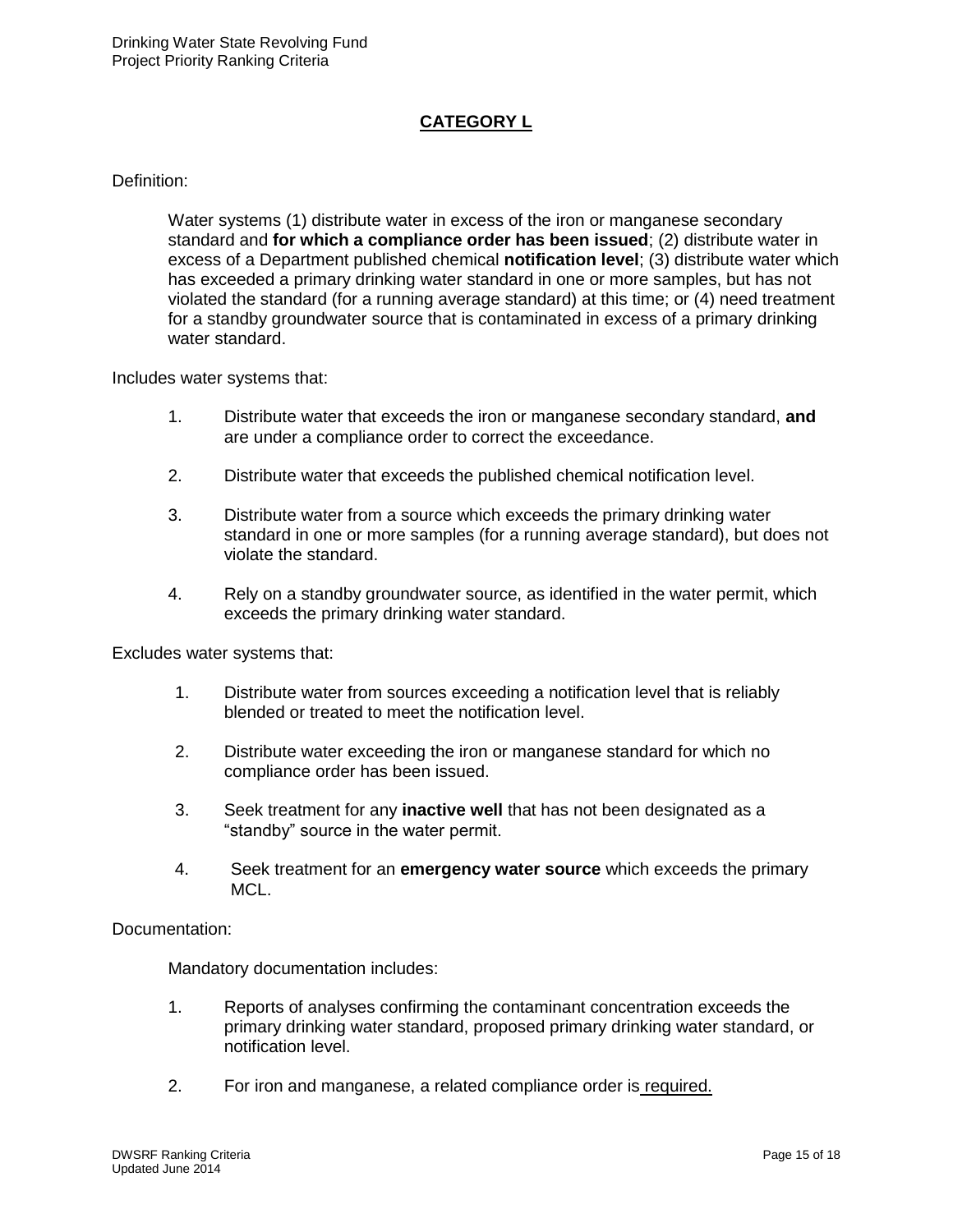## **CATEGORY M**

### Definition:

Water systems (1) do not meet the Water Works Standards (other than those components already covered by the above listed categories); or (2) do not meet the TMF criteria but do not have a project in any of the above categories.

Includes water systems that:

- 1. Have TMF deficiencies that will be purchased or taken over by a large water system but have no other problems.
- 2. Are in violation of the Water Works Standards.
- 3. Lack adequate security measures for water system facilities.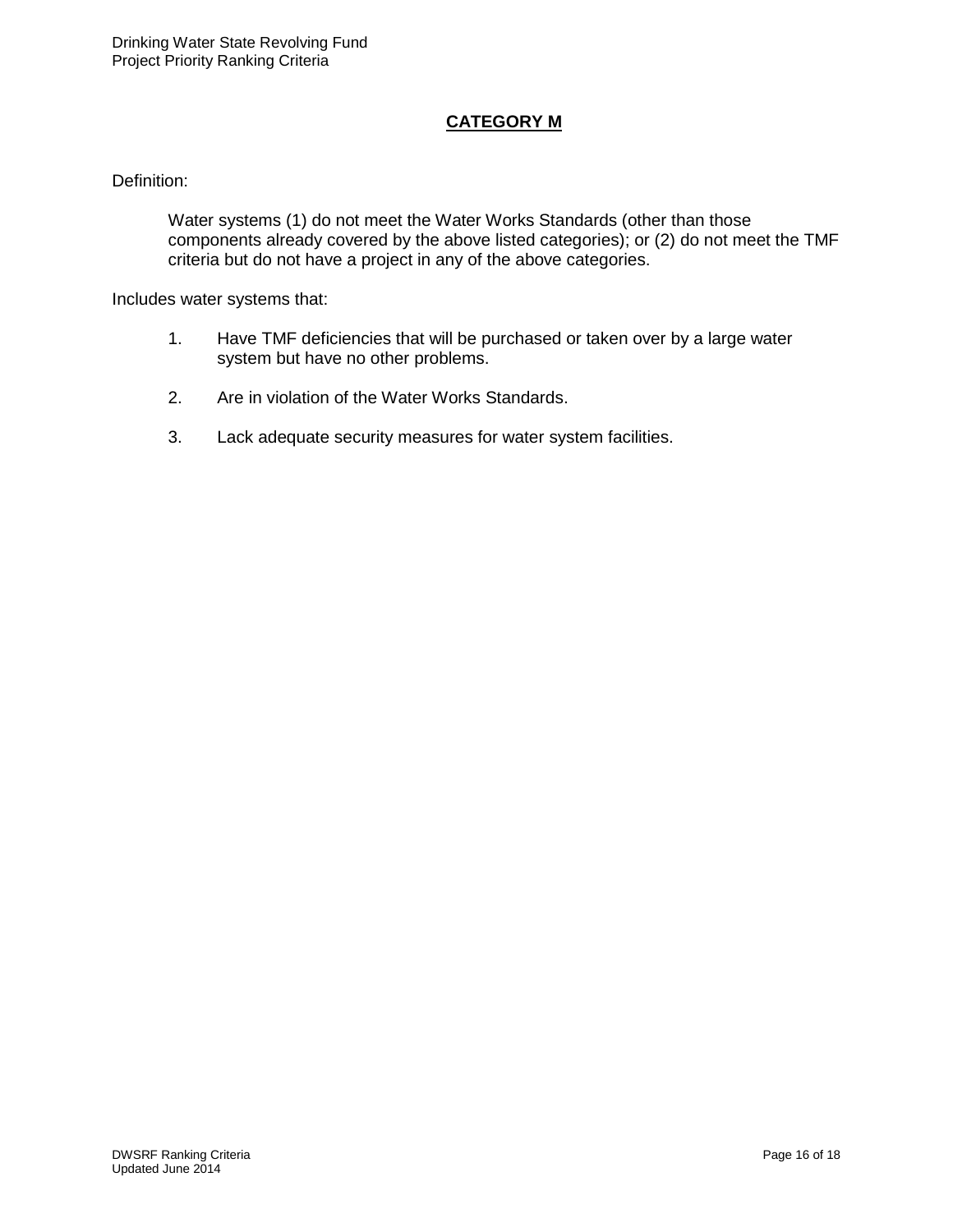## **CATEGORY N**

Definition:

Water systems distribute water that exceeds secondary standards.

Includes:

1. Iron/Manganese violations without enforcement action.

#### Excludes:

1. Iron/Manganese violations **with formal enforcement action** (rank as category L).

Documentation:

Mandatory documentation includes:

1. Data confirming source water supply does not comply with the secondary standards.